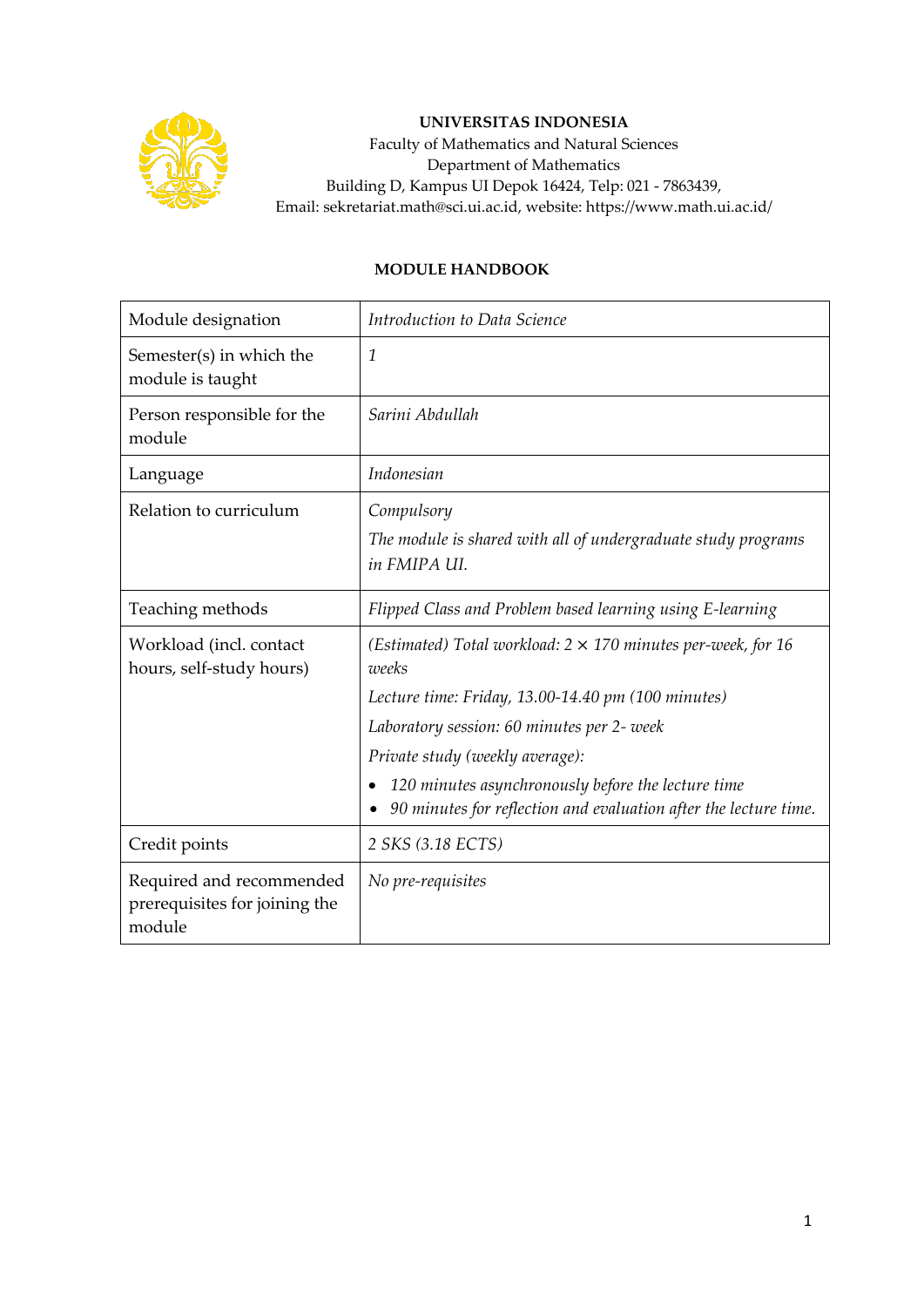| Module objectives/intended<br>learning outcomes | After completing the course, students are expected to have the<br>following capabilities:                                                                                                                                                                                                                                                                                                                                                                                                                                                                               |
|-------------------------------------------------|-------------------------------------------------------------------------------------------------------------------------------------------------------------------------------------------------------------------------------------------------------------------------------------------------------------------------------------------------------------------------------------------------------------------------------------------------------------------------------------------------------------------------------------------------------------------------|
|                                                 | In terms of knowledge:                                                                                                                                                                                                                                                                                                                                                                                                                                                                                                                                                  |
|                                                 | Able to identify and explain variety of data types and<br>$\bullet$<br>their relation to the option of methods of data analysis.<br>Aware of- and can explain the ethics in data gathering.<br>$\bullet$<br>Explain the concept of probability (data distribution) for<br>$\bullet$<br>discrete and continuous data.<br>Explain the concept of sampling distribution<br>$\bullet$<br>Able to explain the concept of big-data and data science,<br>and their relationship (or the role of statistics) in those<br>fields                                                 |
|                                                 | In terms of skills:                                                                                                                                                                                                                                                                                                                                                                                                                                                                                                                                                     |
|                                                 | Able to extract insight from transactional data and<br>provide the interpretation in relation to the problem<br>represented by the data.<br>Able to perform data pre-processing and simple<br>$\bullet$<br>visualization.<br>Able to perform data processing using R/Python (or other<br>open-source packages) for simple data: correlation,<br>regression, clustering, hypothesis testing (1 sample, $K \geq$<br>2 samples, proportion, variance test)                                                                                                                 |
|                                                 | In terms of competence:                                                                                                                                                                                                                                                                                                                                                                                                                                                                                                                                                 |
|                                                 | Able to identify and explain problems in the real-life<br>application that can be solved using basic statistical<br>methods, data science, and/or big-data technologies<br>Able to use the open-source packages (R and/or Python)<br>for data analysis.                                                                                                                                                                                                                                                                                                                 |
| Content                                         | Introduction to big data and data science: history and<br>1.<br>properties of big data and data science, data profession<br>and competencies, variety, types and formats of data,<br>types of learning algorithms, technology in/for data<br>science and big data; challenge, trend and opportunity in<br>data science and big data.<br>Probability and data distributions (discrete and<br>2.<br>continuous)<br>Hypothesis testing: 1 sample, $K \geq 2$ samples, proportion,<br>3.<br>variance<br>Correlation, simple linear regression, K-means<br>4.<br>clustering. |
| <b>Examination</b> forms                        | Post-tests: multiple-choice questions, Mid- and final-exams:<br>multiple choice and essay, laboratory activities : data processing.                                                                                                                                                                                                                                                                                                                                                                                                                                     |